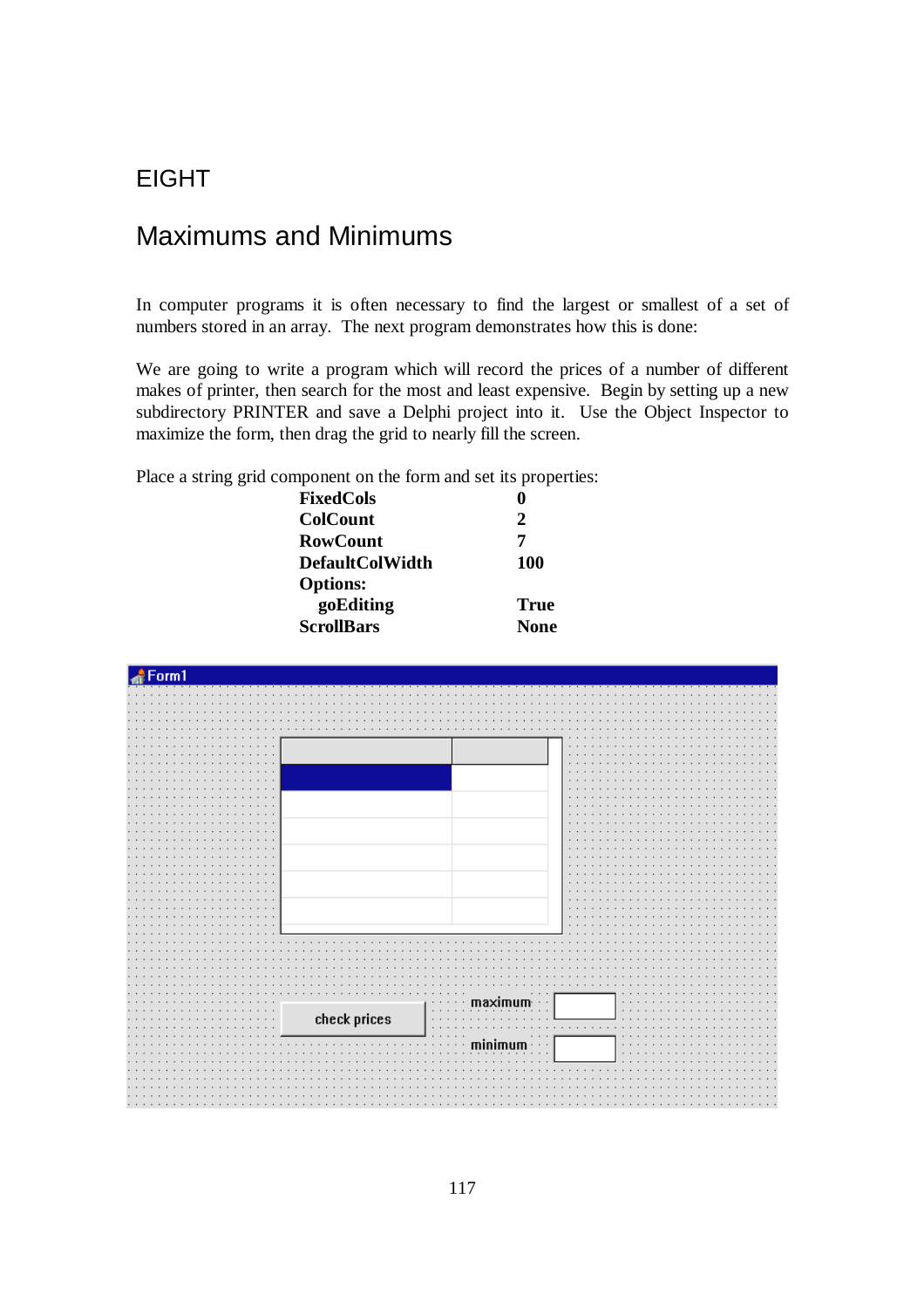Add a *button* with the caption '**check prices**' below the string grid, and two *edit* boxes and the labels '**maximum**' and '**minimum**', as shown above.

Take the mouse pointer to the top grey row of the string grid and move to the right edge of the first column. A column sizing symbol will appear:

| . |   |  |  | . |  |
|---|---|--|--|---|--|
|   | . |  |  | . |  |
| . |   |  |  | . |  |
|   | . |  |  | . |  |
| . |   |  |  | . |  |
|   | . |  |  | . |  |
|   | . |  |  | . |  |
|   | . |  |  | . |  |
|   | . |  |  | . |  |

Hold down the mouse button and drag the first column to be about twice as wide as the second column.

The columns of the string grid are going to hold makes of printer and their prices, as in the example below:

| Form1 |                   |        | $ w \mathbb{X} \mathbb{Q} $ $\mathbb{E}% \left\vert \mathbb{X}\right\vert \mathbb{X}$ |
|-------|-------------------|--------|---------------------------------------------------------------------------------------|
|       |                   |        |                                                                                       |
|       |                   |        |                                                                                       |
|       | printer           | price  |                                                                                       |
|       | <b>Multiprint</b> | 267.99 |                                                                                       |
|       | Speedjet          | 456.22 |                                                                                       |
|       | <b>Mitsubishi</b> | 122.80 |                                                                                       |
|       | <b>IBM 345X</b>   | 788.22 |                                                                                       |
|       | Lazercolor        | 188.94 |                                                                                       |
|       | Officejet         | 304.82 |                                                                                       |
|       |                   |        |                                                                                       |
|       |                   |        |                                                                                       |

The column headings can be set up by a 'FormCreate' event handler. Double-click the dotted form grid to produce the procedure, then add the lines:

```
procedure TForm1.FormCreate(Sender: TObject); 
begin 
   stringgrid1.cells[0,0]:='printer'; 
   stringgrid1.cells[1,0]:='price'; 
end;
```
Compile and run the program. Check that you are able to type information into the string grid, then return to the Delphi editing screen.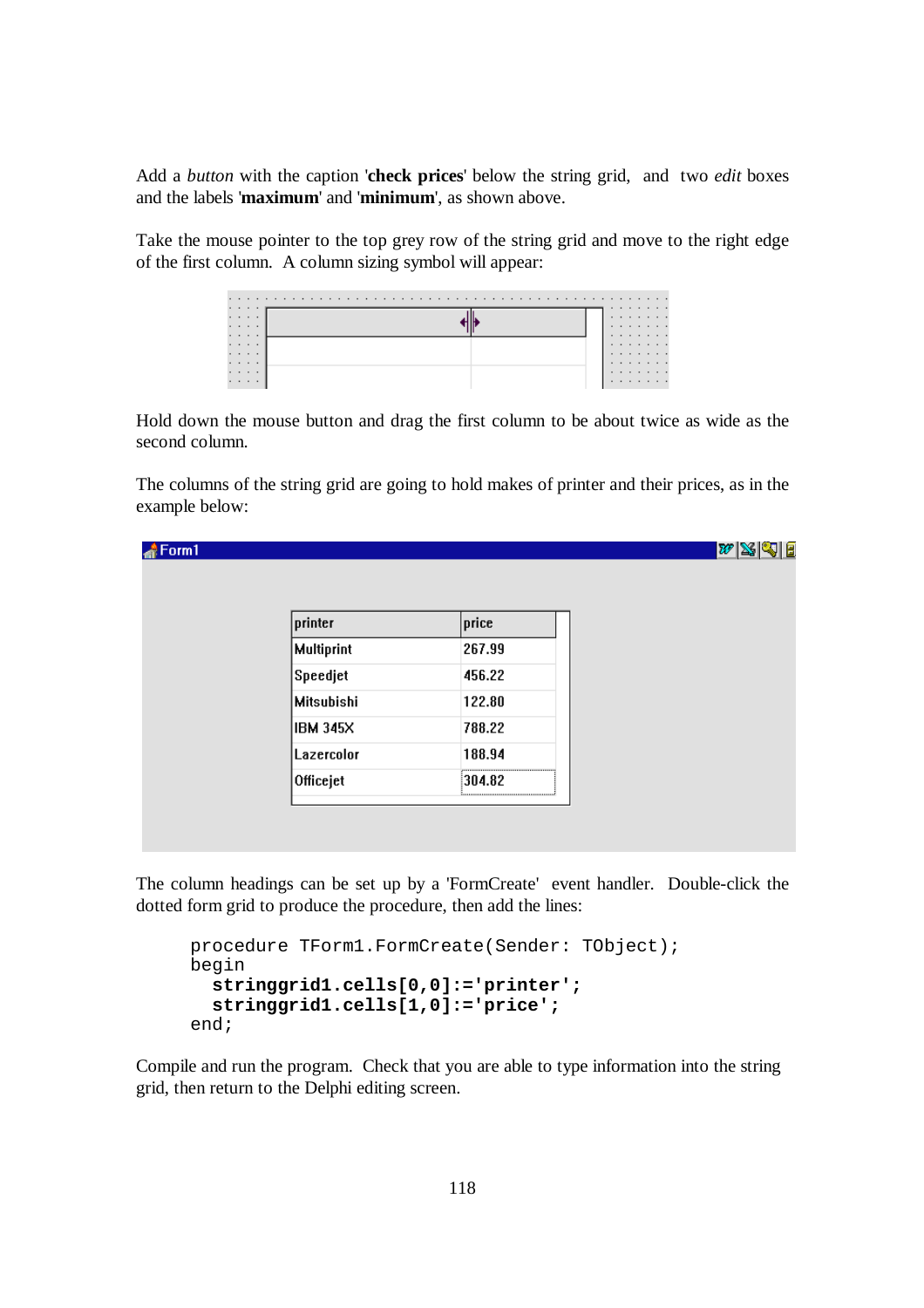When figures are entered in the '**price**' column, these need to be stored in an array in a similar way to the exam marks program in the previous chapter. Begin by setting up the array in the 'public declarations' section near the top of the program:

```
 public 
    { Public declarations } 
      price:array[1..6] of real; 
  end;
```
Click on the *string grid* component and go to the Object Inspector. From the **Events** list double-click alongside '**OnKeyUp**'. Add lines to the procedure to transfer values from column 1 into the **price** array:

```
procedure TForm1.StringGrid1KeyUp(Sender: TObject; 
                  var Key: Word;Shift: TShiftState); 
var 
   y:integer; 
begin 
   if stringgrid1.col=1 then 
   begin 
     y:=stringgrid1.row; 
     if stringgrid1.cells[1,y]='' then 
       price[y]:=0 
     else 
       price[y]:=strtofloat(stringgrid1.cells[1,y]);
   end; 
end;
```
This procedure begins by checking whether an entry has just been made in column 1: **if stringgrid1.col=1 then . . .**

If so, the variable y is used to record the row number where the entry has taken place: **y:=stringgrid1.row;** 

If that cell of the string grid is blank, the corresponding array element is set to zero: **if stringgrid1.cells[1,y]='' then**   $price[y]:=0$ 

Otherwise, the text in the cell is converted to a decimal number and stored in the corresponding array box:

**else** 

```
 price[y]:=strtofloat(stringgrid1.cells[1,y]);
```
This is illustrated in the diagram below.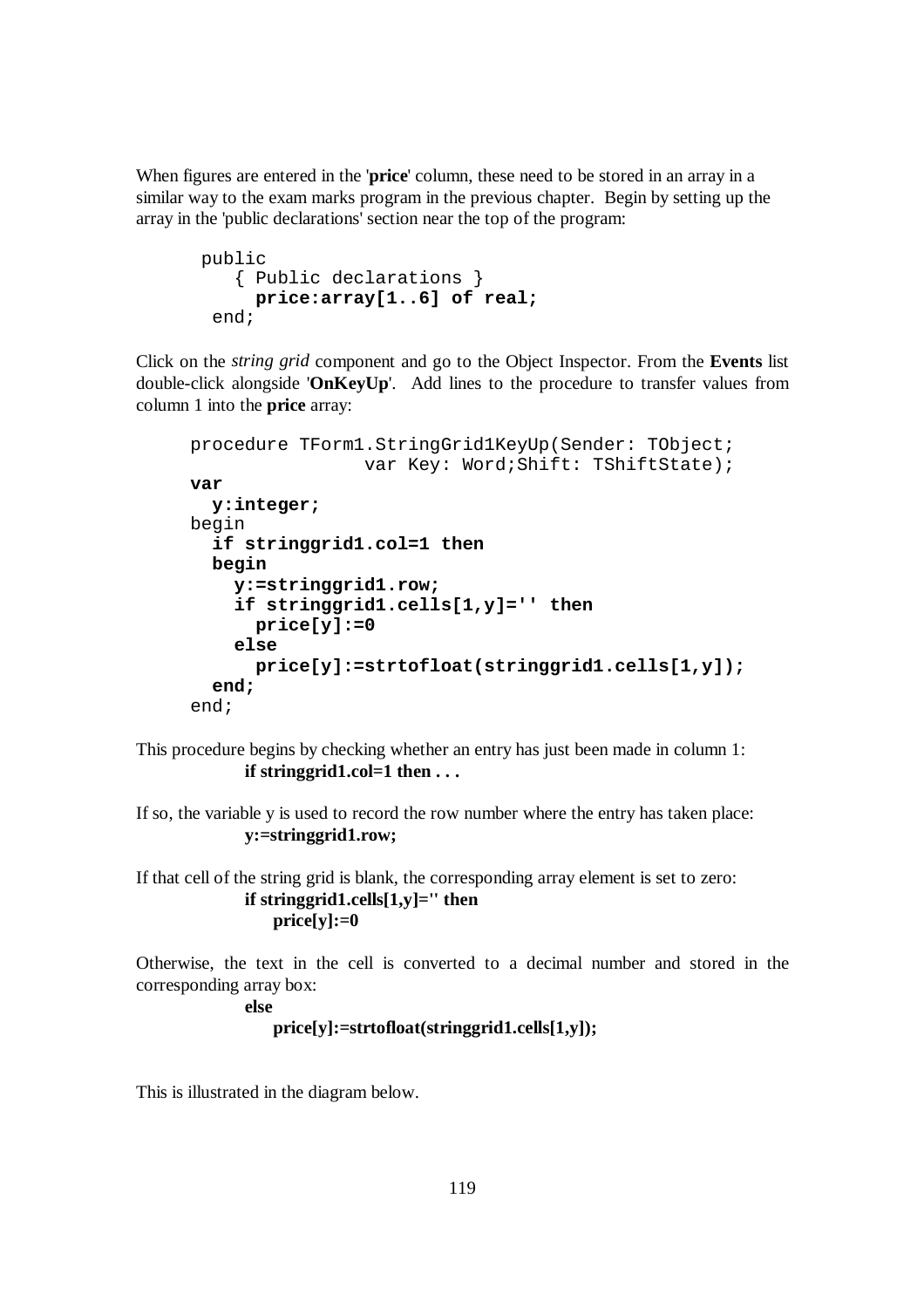

Compile, and run the program. Enter correct and incorrect data in the **price** column to check the error trapping, then return to the Delphi editing screen.

The next stage is to write a procedure to check the prices, select the maximum and minimum, and display these in the edit boxes below the string grid. Set up an event handler procedure for the '**check prices**' button and add the lines:

```
procedure TForm1.Button1Click(Sender: TObject); 
var 
   maxprice,minprice:real; 
   i:integer; 
begin 
   maxprice:=price[1]; 
   minprice:=price[1]; 
   for i:=2 to 6 do 
   begin 
     if price[i]>maxprice then 
       maxprice:=price[i]; 
     if price[i]<minprice then 
       minprice:=price[i]; 
   end; 
   edit1.text:=floattostrf(maxprice,ffFixed,8,2); 
   edit2.text:=floattostrf(minprice,ffFixed,8,2); 
end;
```
The way this works is illustrated by the diagrams on the next page.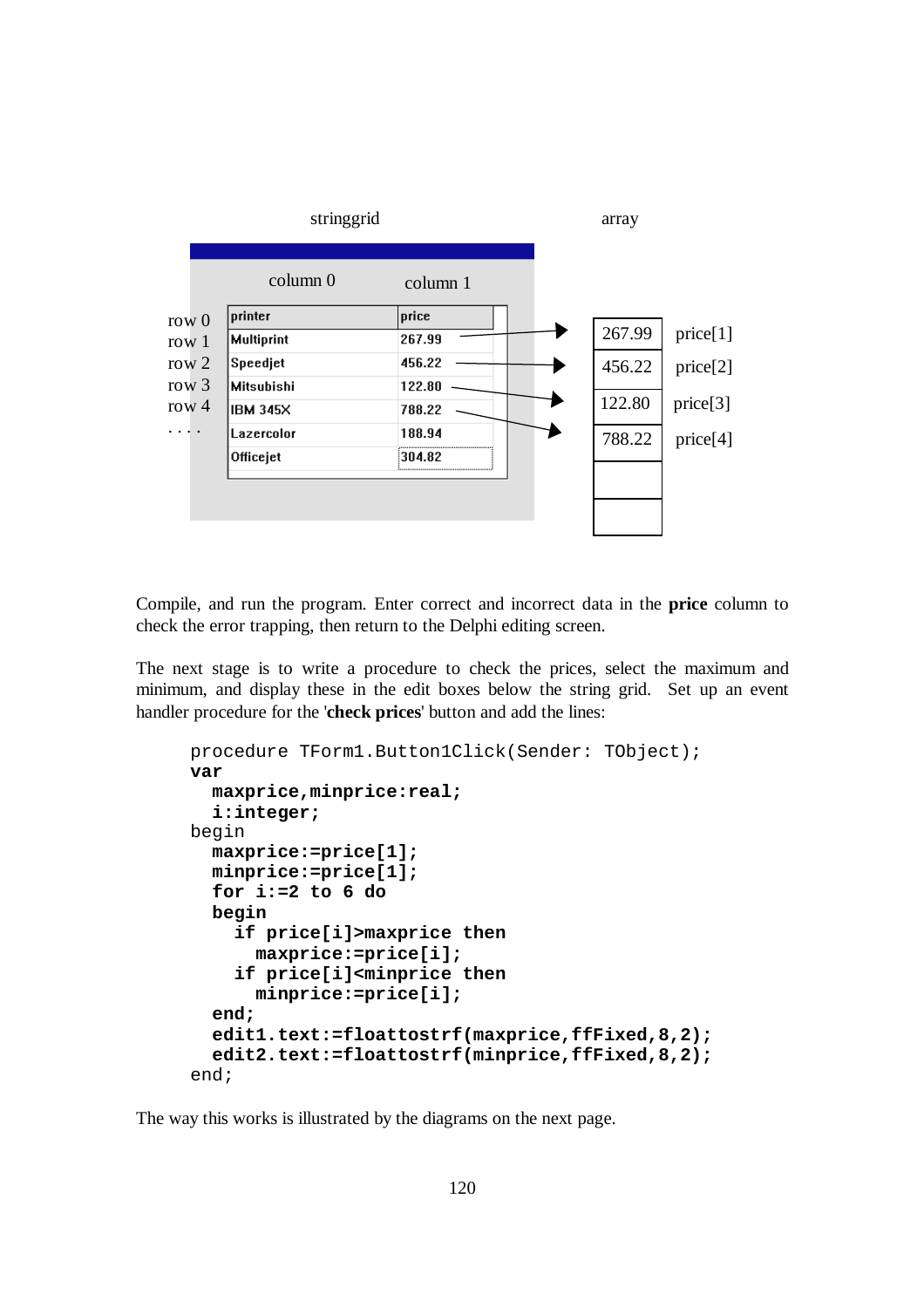We begin by assuming that box 1 of the **price** array contains the both the **maximum** and the **minimum** price so far...

| $\text{max}$ so far: 267.99 |          |          |          |          |          |
|-----------------------------|----------|----------|----------|----------|----------|
| 267.99                      | 456.22   | 122.80   | 788.22   | 188.94   | 304.82   |
| price[1]                    | price[2] | price[3] | price[4] | price[5] | price[6] |
| $\text{min}$ so far: 267.99 |          |          |          |          |          |

The procedure then uses a loop to move along each of the remaining array boxes in turn, seeing whether a new **maximum** or **minimum** occurs. Each time a new winner is found, the results are updated:

|          | $\text{max}$ so far: 456.22 |          |          |          |          |
|----------|-----------------------------|----------|----------|----------|----------|
| 267.99   | 456.22                      | 122.80   | 788.22   | 188.94   | 304.82   |
| price[1] | price[2]                    | price[3] | price[4] | price[5] | price[6] |
|          | min so far: $267.99$        |          |          |          |          |

The **maximum** is updated at array box 2.

|          |          | max so far: $456.22$ |          |          |          |
|----------|----------|----------------------|----------|----------|----------|
| 267.99   | 456.22   | 122.80               | 788.22   | 188.94   | 304.82   |
| price[1] | price[2] | price[3]             | price[4] | price[5] | price[6] |
|          |          | min so far: 122.80   |          |          |          |

The **minimum** is updated at box 3, and so on...

By the end of the search we know the **maximum** and **minimum** prices for the whole array.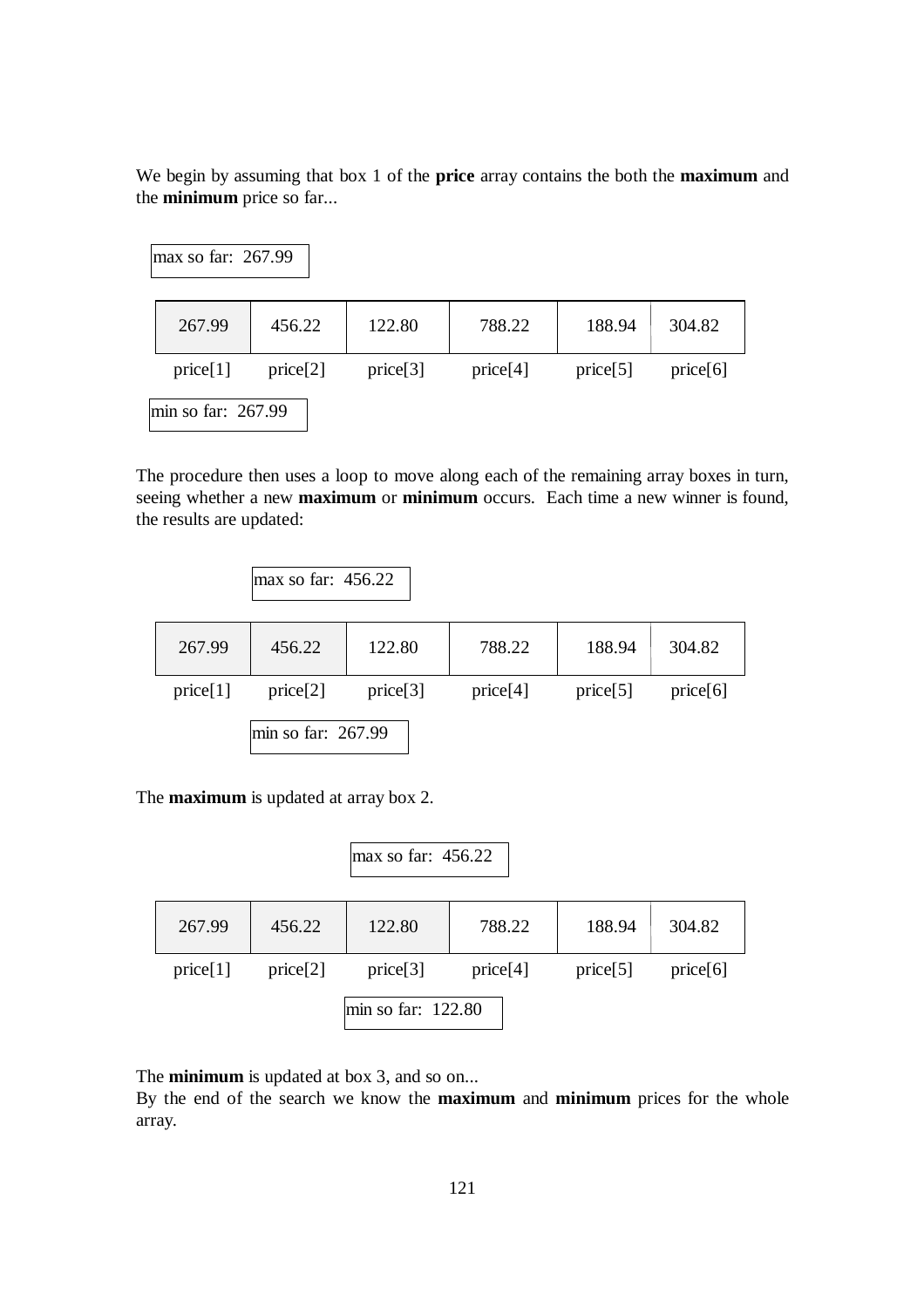Compile and run the program. Enter the test data and check that the maximum and minimum prices are shown correctly when the button is pressed. Try varying the prices and make sure the program always gives the correct result. Return to the Delphi editing screen.

We are now going to tackle a slightly more difficult problem. As well as showing the prices of the most expensive and cheapest printer, we also want to display the make. Add two extra edit boxes to the form:



The event handler procedure for the button needs to be modified so that as well as the maximum and minimum prices, we keep track of the *positions in the array where these occur*. Refering back to the diagrams, we update the **maximum position** and **minimum position** each time a new winner is found during the search:

| max so far: 267.99<br>in position 1          |          |          |          |          |          |
|----------------------------------------------|----------|----------|----------|----------|----------|
| 267.99                                       | 456.22   | 122.80   | 788.22   | 188.94   | 304.82   |
| price[1]                                     | price[2] | price[3] | price[4] | price[5] | price[6] |
| $\text{min}$ so far: 267.99<br>in position 1 |          |          |          |          |          |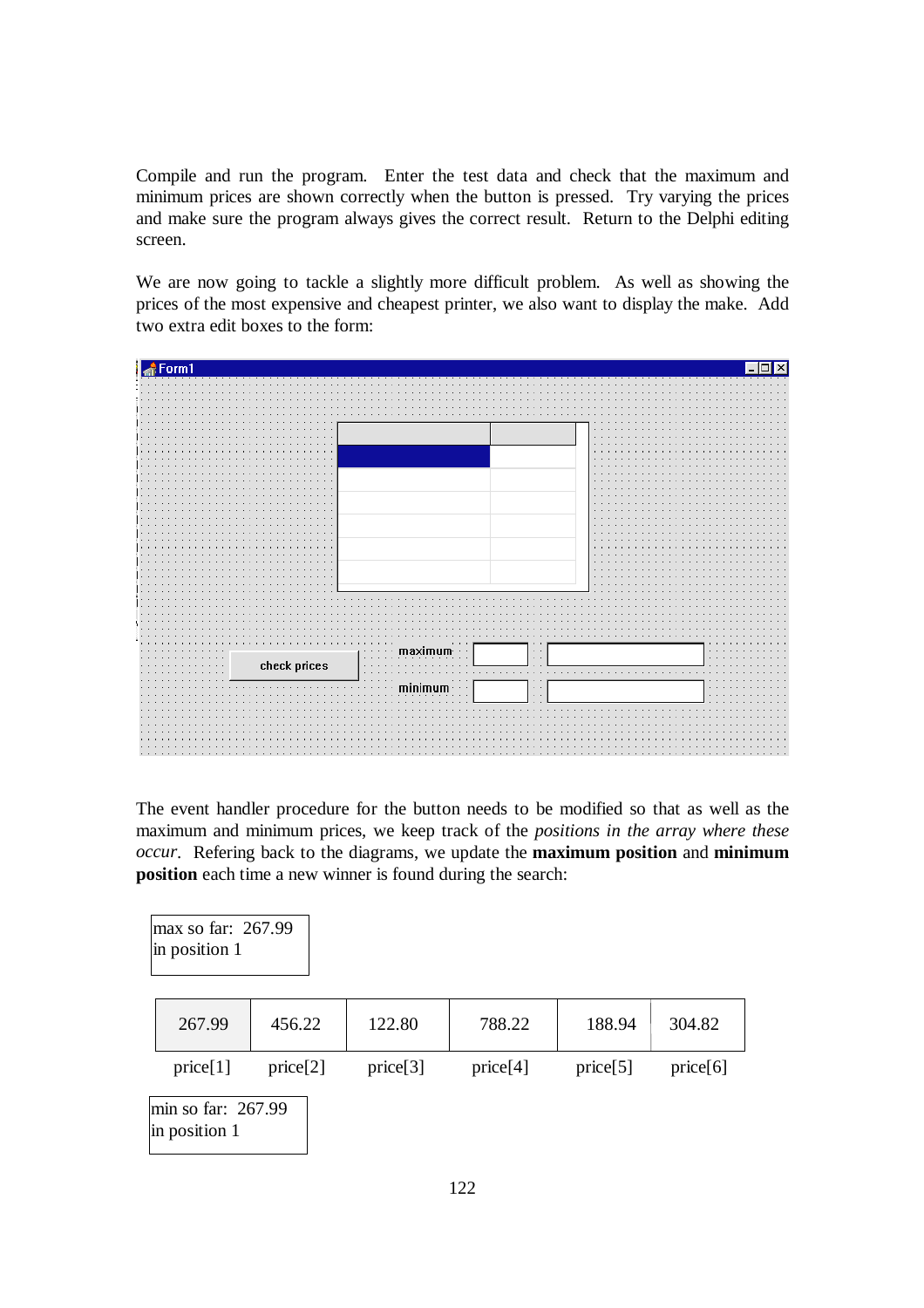|          | max so far: $456.22$<br>$\ln$ position 2 |          |          |          |          |
|----------|------------------------------------------|----------|----------|----------|----------|
| 267.99   | 456.22                                   | 122.80   | 788.22   | 188.94   | 304.82   |
| price[1] | price[2]                                 | price[3] | price[4] | price[5] | price[6] |
|          | min so far: 267.99<br>in position 1      |          |          |          |          |

The **maximum position** is updated at array box 2 as well as the maximum price itself.

max so far: 456.22 in position 2

| 267.99   | 456.22   | 122.80                                          | 788.22   | 188.94   | 304.82   |
|----------|----------|-------------------------------------------------|----------|----------|----------|
| price[1] | price[2] | price[3]<br>min so far: 122.80<br>in position 3 | price[4] | price[5] | price[6] |

The **minimum position** is updated at box 3, and so on...

By the end of the search we know the positions of the **maximum** and **minimum** prices in the array, as well as the actual values.

> maximum: 788.22 in position 4

| 267.99   | 456.22   | 122.80   | 788.22   | 188.94   | 304.82                                |  |
|----------|----------|----------|----------|----------|---------------------------------------|--|
| price[1] | price[2] | price[3] | price[4] | price[5] | price[6]                              |  |
|          |          |          |          |          | lminimum: 122.80<br>$\sin$ position 3 |  |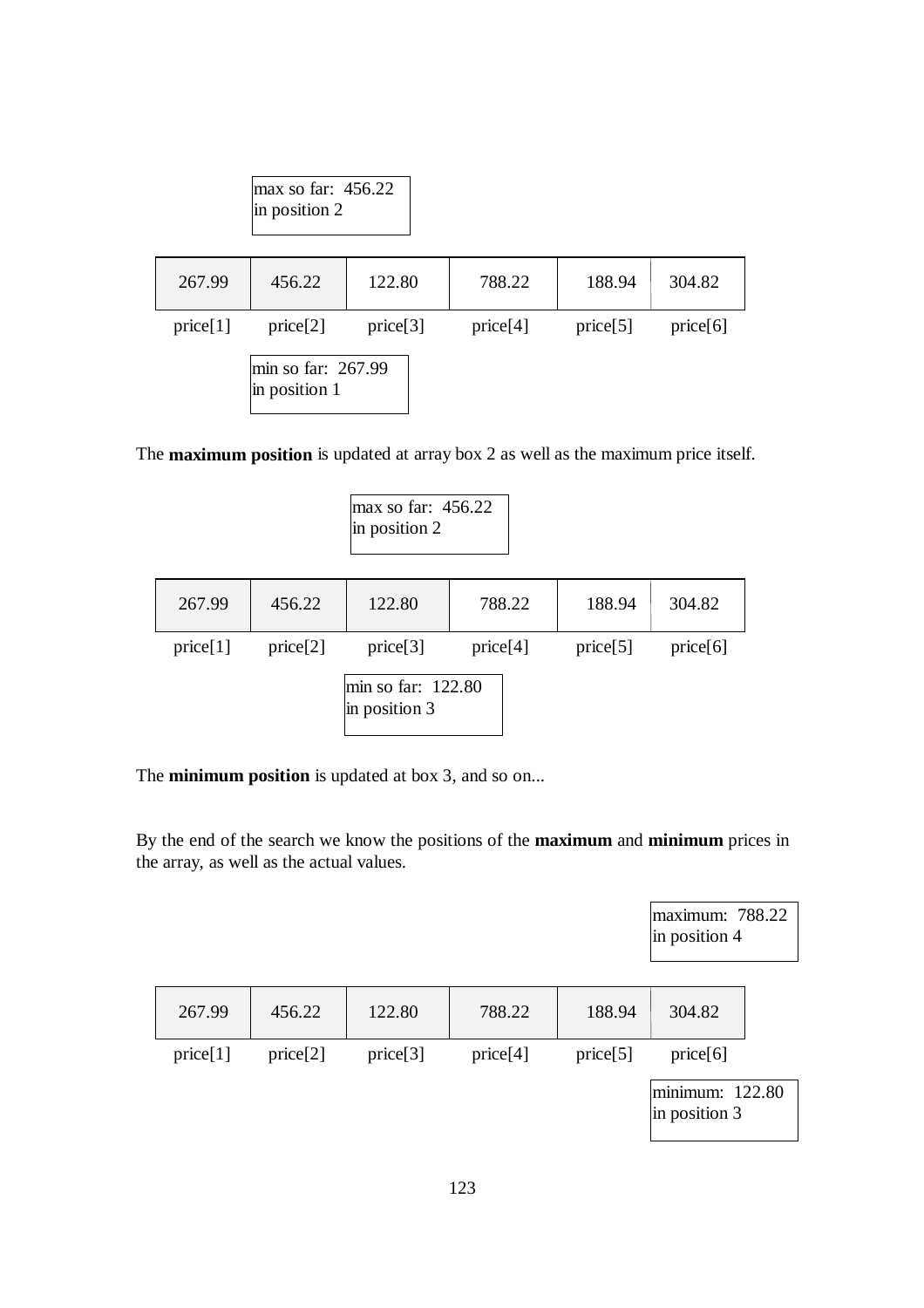We can then use this information to print the corresponding entries from column 0 of the string grid on the screen - this will show the actual names of the printers.



Make changes to the button click event handler procedure as shown below:

```
procedure TForm1.Button1Click(Sender: TObject); 
var 
   maxprice,minprice:real; 
   i,maxpos,minpos:integer; 
begin 
   maxprice:=price[1]; 
   minprice:=price[1]; 
   maxpos:=1; 
   minpos:=1; 
   for i:=2 to 6 do 
   begin 
     if price[i]>maxprice then 
     begin 
       maxprice:=price[i]; 
       maxpos:=i; 
     end;
```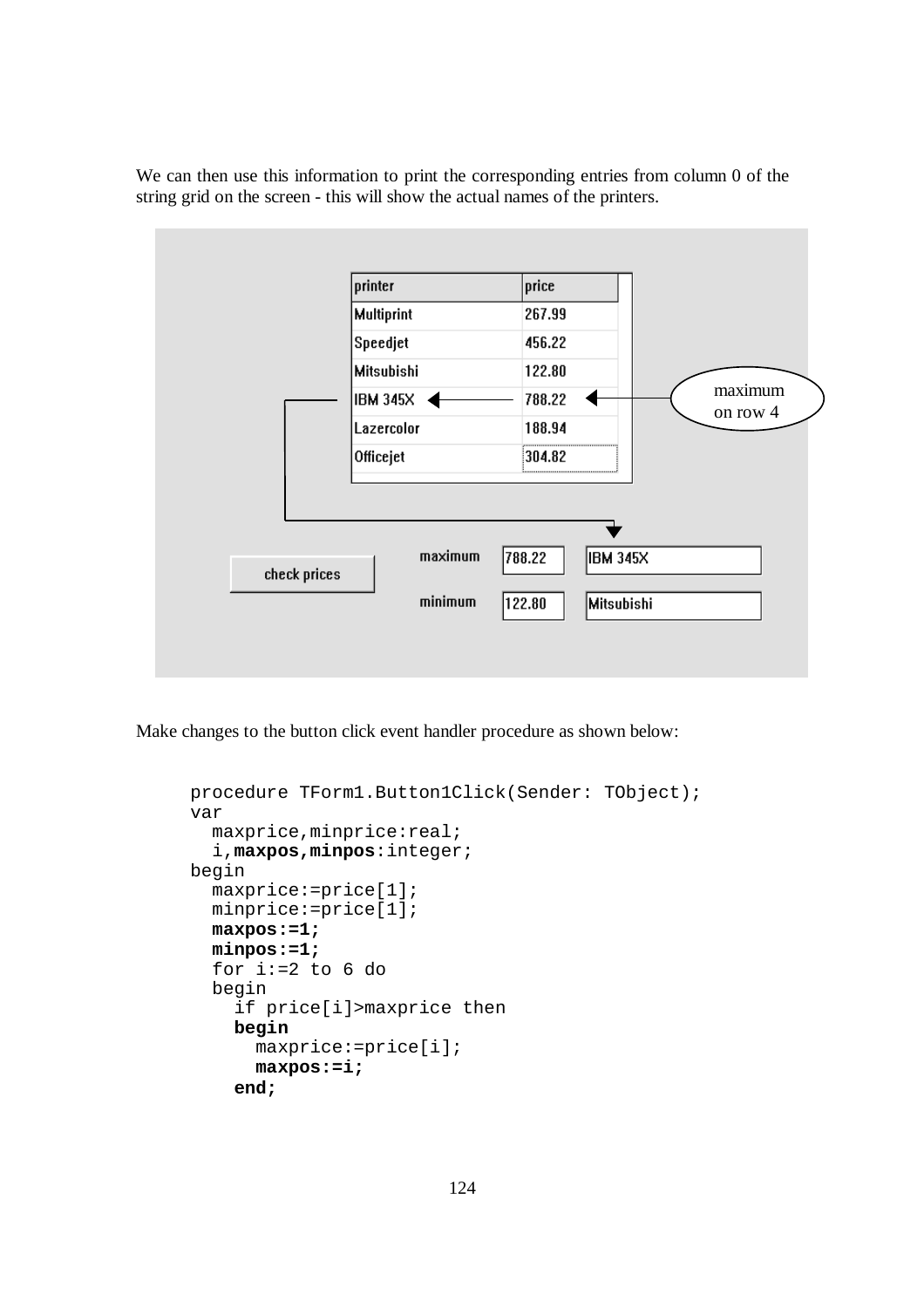```
 if price[i]<minprice then 
     begin 
       minprice:=price[i]; 
       minpos:=i; 
     end; 
   end; 
  edit1.text:=floattostrf(maxprice,ffFixed, 8, 2);
  edit2.text:=floattostrf(minprice,ffFixed, 8, 2);
   edit3.text:=stringgrid1.cells[0,maxpos]; 
   edit4.text:=stringgrid1.cells[0,minpos]; 
end;
```
Compile and run the completed program. Enter the test data and check that the names of the most expensive and cheapest printers are found correctly.



The next program is to show changes in the price of company shares on the stock market, and to identify the companies with the largest rise or fall in share value.

| nrm1                                        |                                      |
|---------------------------------------------|--------------------------------------|
|                                             | $\cdots$                             |
|                                             |                                      |
|                                             |                                      |
| $\cdots$                                    | $\bullet$                            |
|                                             | <b>Stock Market</b>                  |
|                                             |                                      |
|                                             |                                      |
|                                             | .<br>$\sim$<br>$\sim$                |
|                                             |                                      |
|                                             |                                      |
|                                             |                                      |
|                                             | $\sim$                               |
| $\cdots$                                    | $\cdot$ $\cdot$                      |
|                                             |                                      |
| $\mathbf{r}$                                | ×.                                   |
|                                             | $\sim$                               |
|                                             | $\sim$                               |
|                                             |                                      |
| $\cdot$ $\cdot$                             | $\cdot$ $\cdot$                      |
|                                             |                                      |
|                                             |                                      |
| $\overline{\phantom{a}}$                    |                                      |
| $\cdots$                                    | $\cdots$<br>$\sim$ $\sim$            |
| $\cdot$                                     |                                      |
| $\overline{\phantom{a}}$<br>$\cdot$ $\cdot$ | $\cdot$ $\cdot$                      |
| ٠.                                          |                                      |
| $\ddot{\phantom{1}}$<br>$\cdot$             | $\sim$                               |
| $\overline{\phantom{a}}$                    | ×.                                   |
| $\cdots$                                    | $\sim$                               |
| ٠.<br>$\mathbf{r}$                          | $\mathbf{r}$ .                       |
|                                             |                                      |
|                                             |                                      |
|                                             |                                      |
|                                             |                                      |
|                                             | st rise<br>.<br>$\cdots$<br>$\cdots$ |
| $\cdots$                                    | $\cdots$<br>$\mathbf{r}$<br>.        |
| check shares<br>$\cdots$                    | $\cdot$ $\cdot$<br><b>1999</b>       |
|                                             | $\sim$<br>.                          |
|                                             |                                      |
|                                             | areatest fai<br>.<br>.<br>$\epsilon$ |
|                                             | $\cdot$<br>$\sim$<br>.               |
|                                             |                                      |
|                                             |                                      |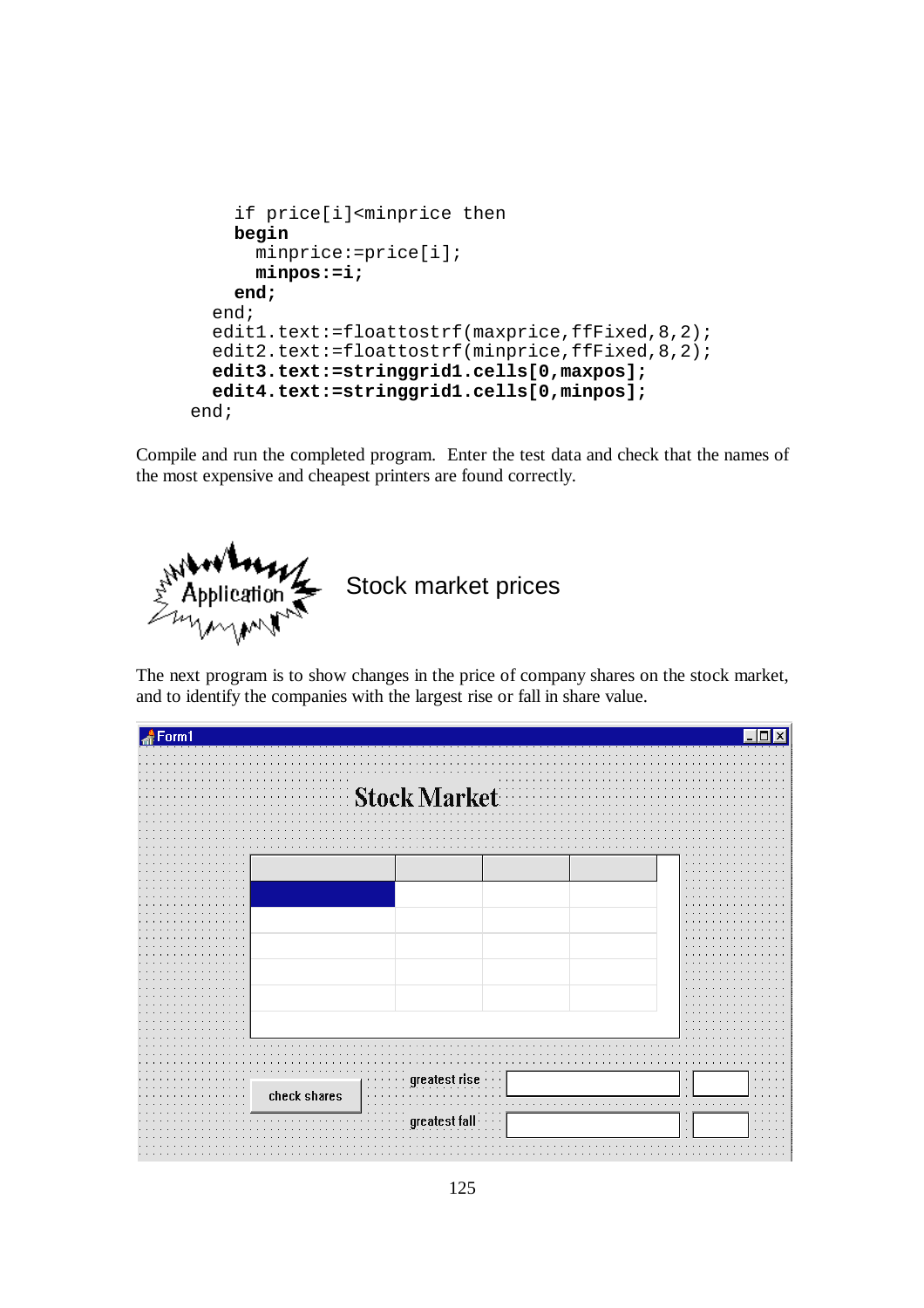Set up a new sub-directory SHARES and save a Delphi project into it. Use the Object Inspector to maximize the form, and drag the grid to nearly fill the screen.

Place a string grid component on the form and set its properties:

| <b>FixedCols</b>       | 0           |
|------------------------|-------------|
| <b>ColCount</b>        | 4           |
| <b>RowCount</b>        | 6           |
| <b>DefaultColWidth</b> | 100         |
| <b>Options:</b>        |             |
| goEditing              | True        |
| <b>ScrollBars</b>      | <b>None</b> |
|                        |             |

Add a *label* with the caption '**Stock Market**' above the string grid, and a *button* below with the caption '**check shares**'. Also add two pairs of *edit* boxes and the labels '**greatest rise**' and '**greatest fall**', as shown above.

Take the mouse pointer to the top grey row of the string grid and move to the right edge of the first column. A column sizing symbol will appear:

## ┫┣

Hold down the mouse button and drag the first column to be about twice as wide as the others.

The columns of the string grid are going to hold company names, the old price of their shares, the new share price, and the change in share value, as in the example below:

| company                    | old price | new price | change |
|----------------------------|-----------|-----------|--------|
| Northern Chemicals         | 2.54      | 2.12      |        |
| <b>Next Day Carriers</b>   | 1.26      | 1.48      |        |
| <b>Central Electricity</b> | 3.47      | 3.22      |        |
| <b>Trent Water</b>         | 1.80      | 1.60      |        |
| <b>Home Farm Foods</b>     | 1.68      | 1.78      |        |

The column headings can be set up by a 'FormCreate' event handler. Double-click the dotted form grid to produce the procedure.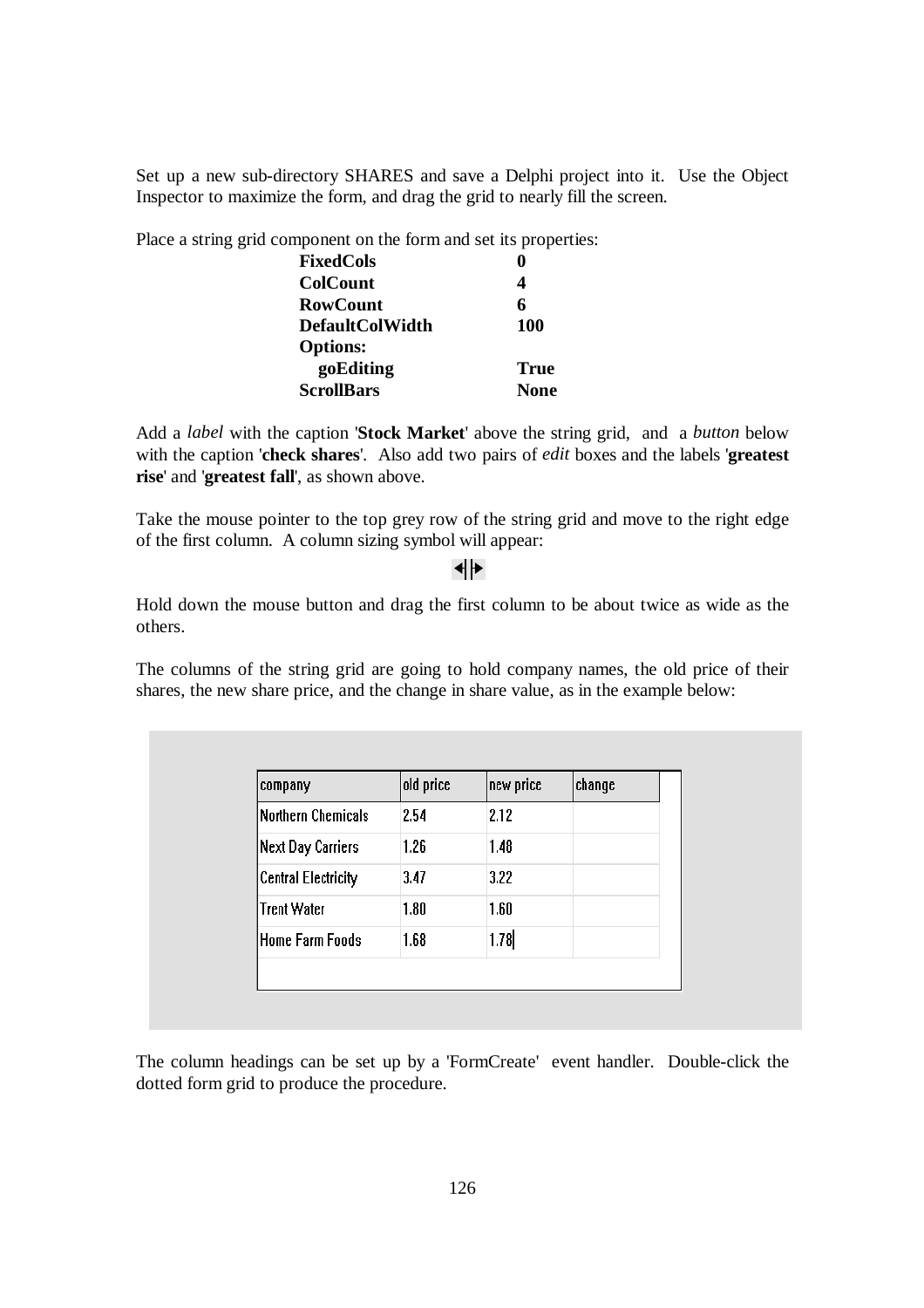```
Add the lines:
     procedure TForm1.FormCreate(Sender: TObject); 
     begin 
        stringgrid1.cells[0,0]:='company'; 
        stringgrid1.cells[1,0]:='old price'; 
        stringgrid1.cells[2,0]:='new price'; 
        stringgrid1.cells[3,0]:='change'; 
     end;
```
Compile and run the program. Check that you are able to type information into the string grid, then return to the Delphi editing screen.

We will need three arrays of real (decimal) numbers to store the **old price**, **new price**, and **change in price** for each of the shares. Set up the arrays in the *public declarations*  section:

```
 public 
    { Public declarations } 
    old,new,change:array[1..5] of real; 
  end;
```
Click on the string grid and press ENTER to bring up the Object Inspector. Click the **Events** tab, then double-click alongside '**OnKeyUp**' to produce an event handler. Add the lines:

```
procedure TForm1.StringGrid1KeyUp(Sender: TObject; 
                     var Key: Word; Shift: TShiftState); 
var 
   x,y:integer; 
begin 
   x:=stringgrid1.col; 
   y:=stringgrid1.row; 
   if x=1 then 
   begin 
     if stringgrid1.cells[1,y]='' then 
         old[y]:=0 
     else 
         old[y]:=strtofloat(stringgrid1.cells[1,y]); 
   end; 
   if x=2 then 
   begin 
     if stringgrid1.cells[2,y]='' then 
         new[y]:=0 
     else 
         new[y]:=strtofloat(stringgrid1.cells[2,y]); 
   end; 
end;
```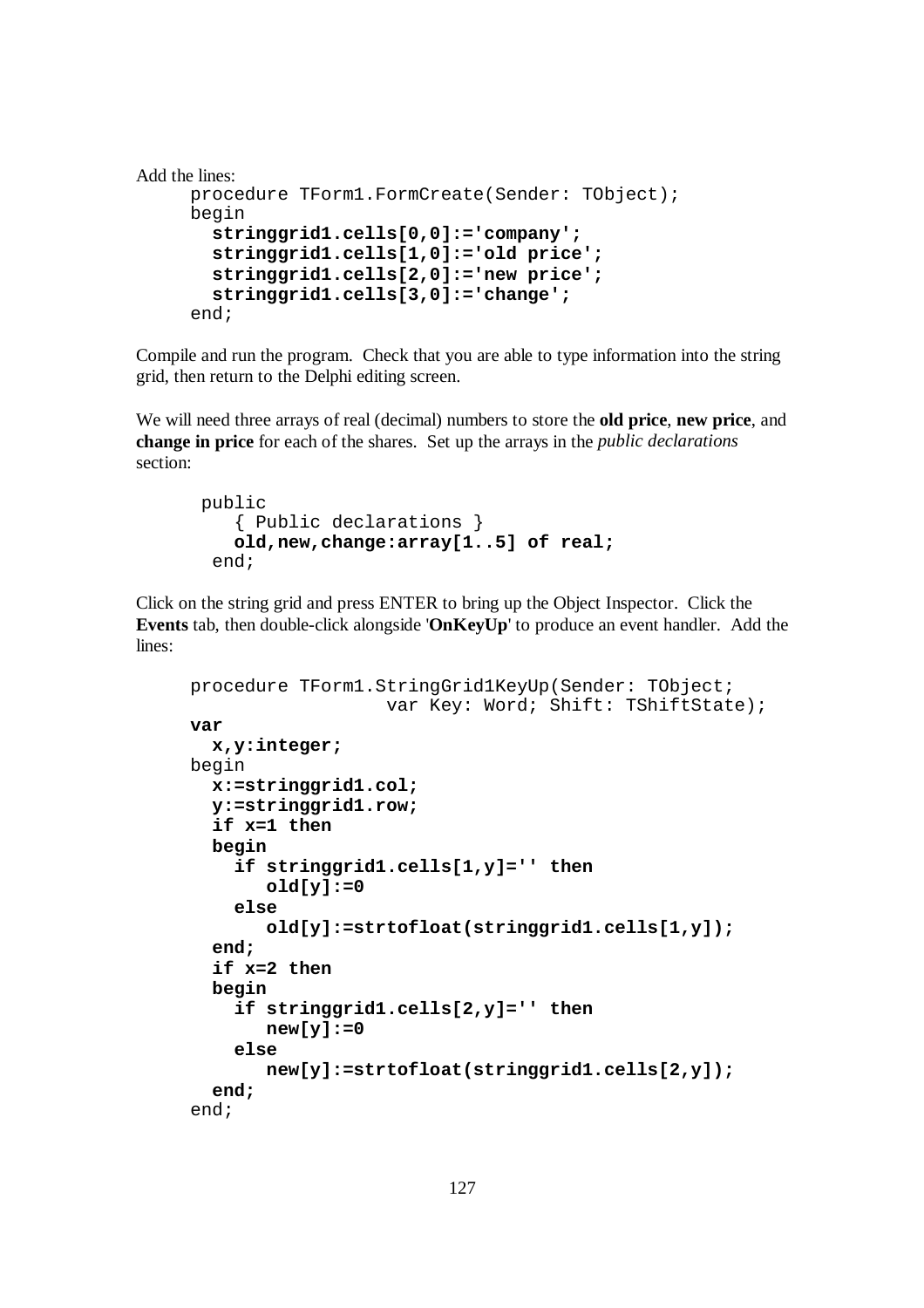This procedure begins by setting x and y to be the column and row numbers where an entry has been made in the string grid:



#### **x:=stringgrid1.col; y:=stringgrid1.row;**

If the entry is in column 1 then the text is converted to a decimal number and put into the '**old price**' array:

```
 if x=1 then 
 begin 
  if stringgrid1.cells[1,y]='' then 
    old[y]:=0 
  else 
    old[y]:=strtofloat(stringgrid1.cells[1,y]); 
 end;
```
If the entry is in column 2 then the text is converted to a decimal number and put into the '**new price**' array:

```
if x=2 then begin 
  if stringgrid1.cells[2,y]='' then 
    new[y]:=0 
  else 
    new[y]:=strtofloat(stringgrid1.cells[2,y]); 
 end;
```
Compile and run the program. Enter correct and incorrect data in the **old price and new price** columns to check the error trapping, then return to the Delphi editing screen.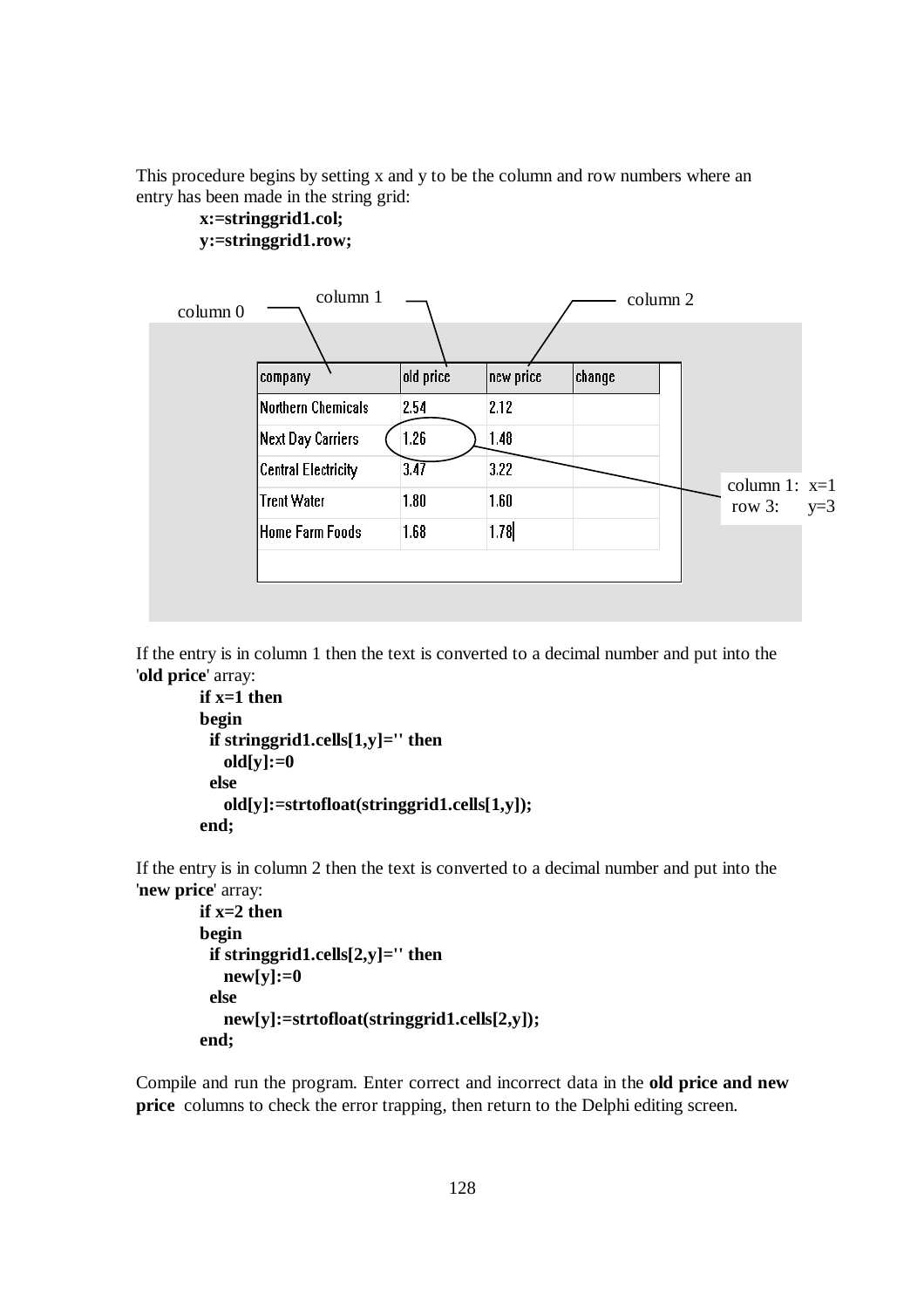The next stage is to write a procedure to calculate the changes in price, select the maximum and minimum change, and display the results in the edit boxes below the string grid. Set up an event handler procedure for the '**check shares**' button and add the lines:

```
procedure TForm1.Button1Click(Sender: TObject); 
var 
   y,maxpos,minpos:integer; 
   max,min:real; 
begin 
   for y:=1 to 5 do 
   begin 
     change[y]:=new[y]-old[y]; 
     stringgrid1.cells[3,y]:= 
                      floattostrf(change[y],ffFixed,8,2); 
   end; 
   max:=change[1]; 
   min:=change[1]; 
   maxpos:=1; 
   minpos:=1; 
   for y:=2 to 5 do 
   begin 
     if change[y]>max then 
     begin 
       max:=change[y]; 
       maxpos:=y; 
     end; 
     if change[y]<min then 
     begin 
       min:=change[y]; 
       minpos:=y; 
     end; 
   end; 
   edit1.text:=stringgrid1.cells[0,maxpos]; 
   edit2.text:=floattostrf(change[maxpos],ffFixed,8,2); 
   edit3.text:=stringgrid1.cells[0,minpos]; 
   edit4.text:=floattostrf(change[minpos],ffFixed,8,2); 
end;
```
This procedure begins with a loop which takes each of the shares in turn and calculates the change in price - this is stored in the **change** array**:**

```
 for y:=1 to 5 do 
 begin 
   change[y]:=new[y]-old[y]; 
   stringgrid1.cells[3,y]:=floattostrf(change[y],ffFixed,8,2); 
 end; 
                                        change in price = new price - old price
```
The loop then displays the change in share price on the appropriate line of the string grid.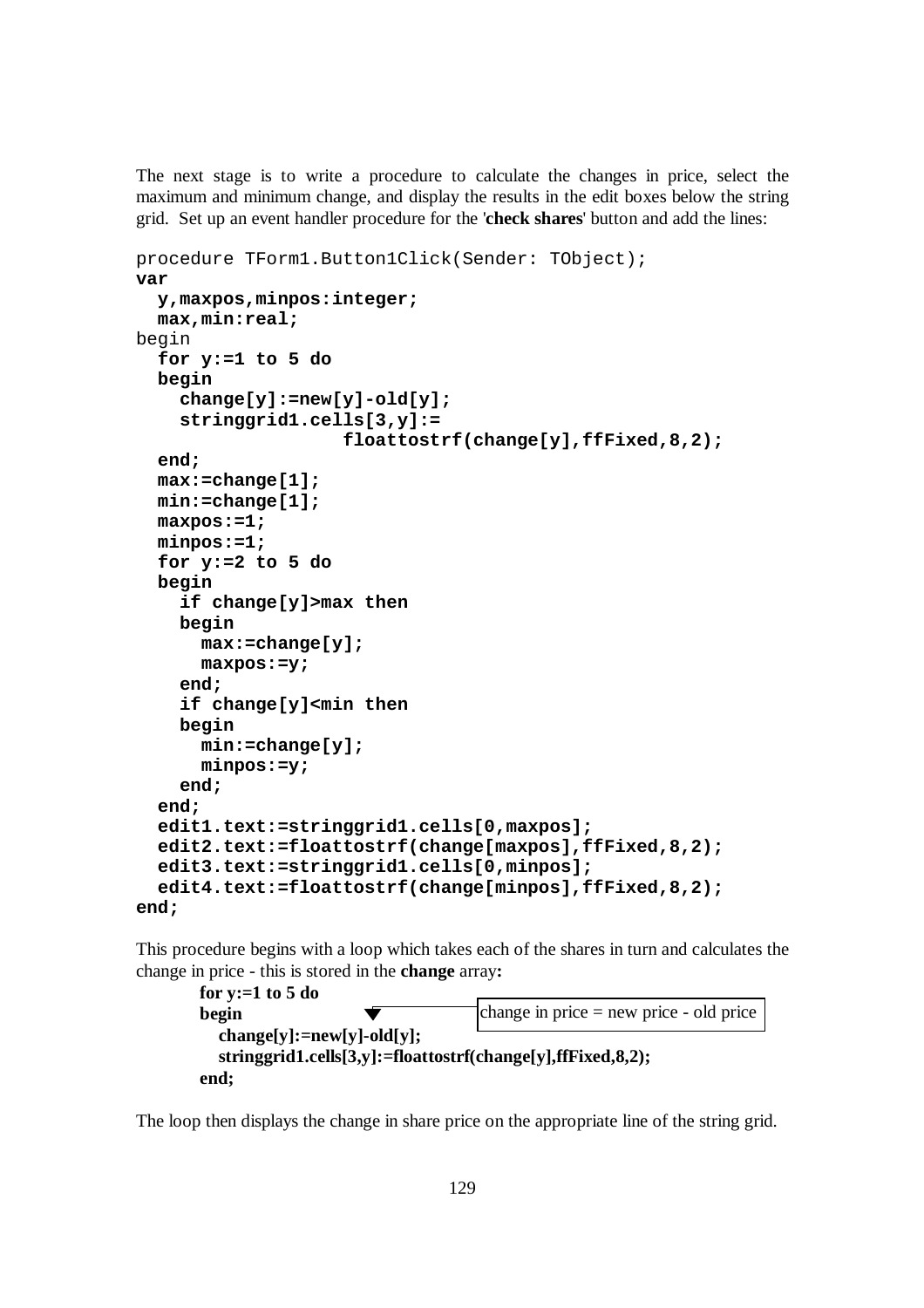The next part of the procedure is very similar to the printer program we completed earlier in this chapter. We record that the first array box contains the maximum and minimum **change** in share values so far:

```
 max:=change[1]; 
 min:=change[1]; 
 maxpos:=1; 
 minpos:=1;
```
A loop then checks the other entries in the **price change** array. If a new maximum or minimum is found, the variables are updated:

```
 for y:=2 to 5 do 
 begin 
  {a new maximum has been found} 
  if change[y]>max then 
  begin 
   max:=change[y]; 
   maxpos:=y; 
  end; 
  {a new minimum has been found} 
  if change[y]<min then 
  begin 
   min:=change[y]; 
   minpos:=y; 
  end; 
 end;
```
The last step is to display the company name and change in price for the maximum and minimum price variations:

```
 edit1.text:=stringgrid1.cells[0,maxpos]; 
 edit2.text:=floattostrf(change[maxpos],ffFixed,8,2); 
 edit3.text:=stringgrid1.cells[0,minpos]; 
 edit4.text:=floattostrf(change[minpos],ffFixed,8,2);
```
Notice that all prices are being displayed with two decimal places to represent pounds and pence.

Compile and run the program. Check this with suitable test data.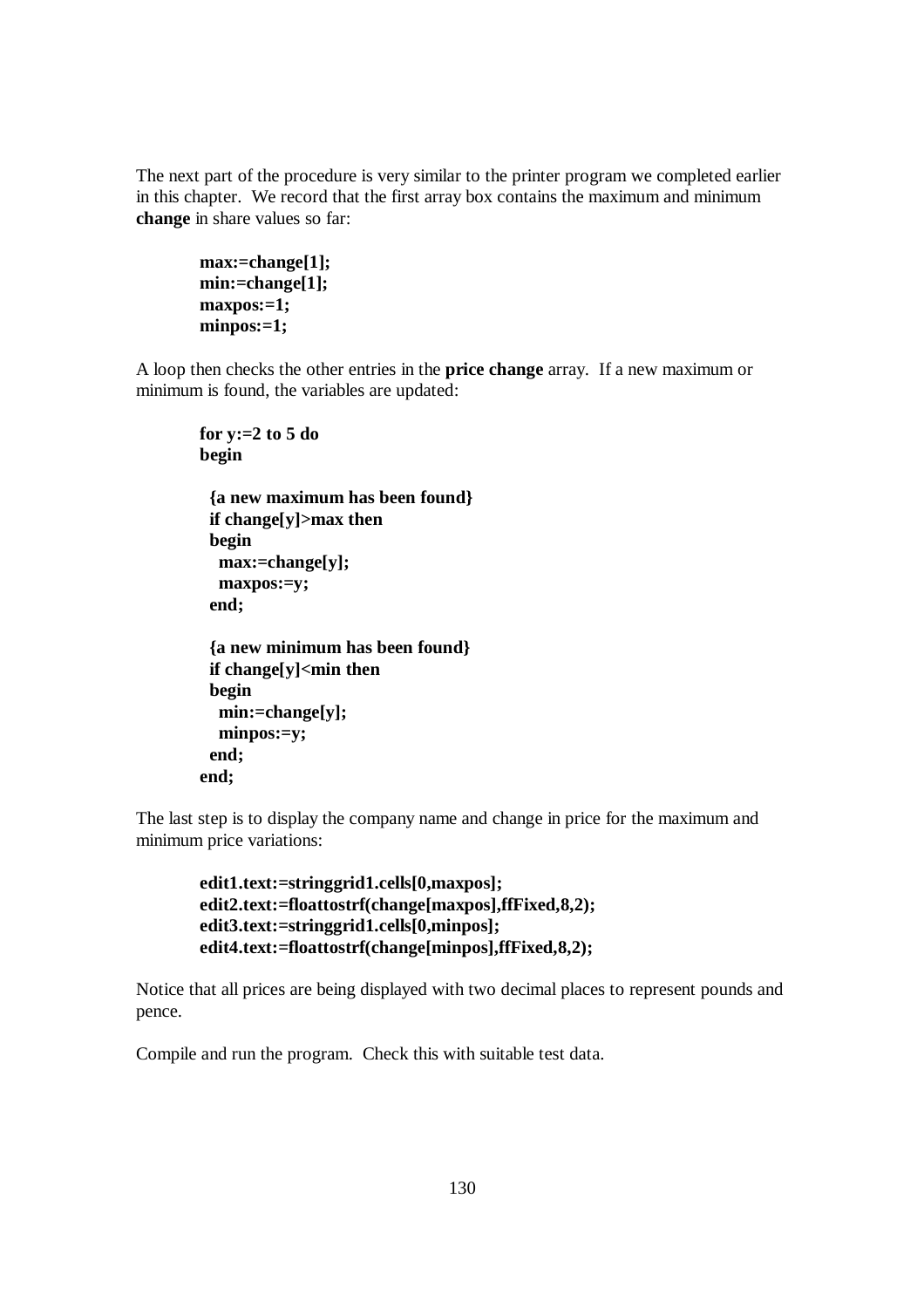There is one final problem we should deal with - there may be no shares which have increased in price, or no shares which have decreased in price. These situations require special screen messages:

| company                          | old price | new price                     | change  |
|----------------------------------|-----------|-------------------------------|---------|
| <b>Consolidated Tin Mines</b>    | 3.47      | 3.21                          | $-0.26$ |
| <b>International Wines</b>       | 2.38      | 2.24                          | $-0.14$ |
| <b>Vortex Pharmaceuticals</b>    | 1.78      | 1.45                          | $-0.33$ |
| <b>Elderado Health Spa</b>       | 4.22      | 4.08                          | $-0.14$ |
| <b>Meirion-Dwyfor Industries</b> | 0.89      | 0.68                          | $-0.21$ |
| check shares                     |           | NO SHARES INCREASED IN PRICE. |         |

Add lines near the end of the '**check shares**' button click procedure to do this:

```
 ...... 
 if change[y]<min then 
   begin 
     min:=change[y]; 
    minpos:=y; end; 
 end; 
 if change[maxpos]>0 then 
                                                        ADD
                                                        THIS
 begin 
   label2.caption:='greatest rise'; 
   edit1.visible:=true; 
   edit2.visible:=true; 
  edit1.text:=stringgrid1.cells[0,maxpos];
   edit2.text:=floattostrf 
                        (change[maxpos],ffFixed,8,2);
 end 
 else 
 begin 
   label2.caption:='NO SHARES INCREASED IN PRICE';
   edit1.visible:=false; 
   edit2.visible:=false; 
 end;
```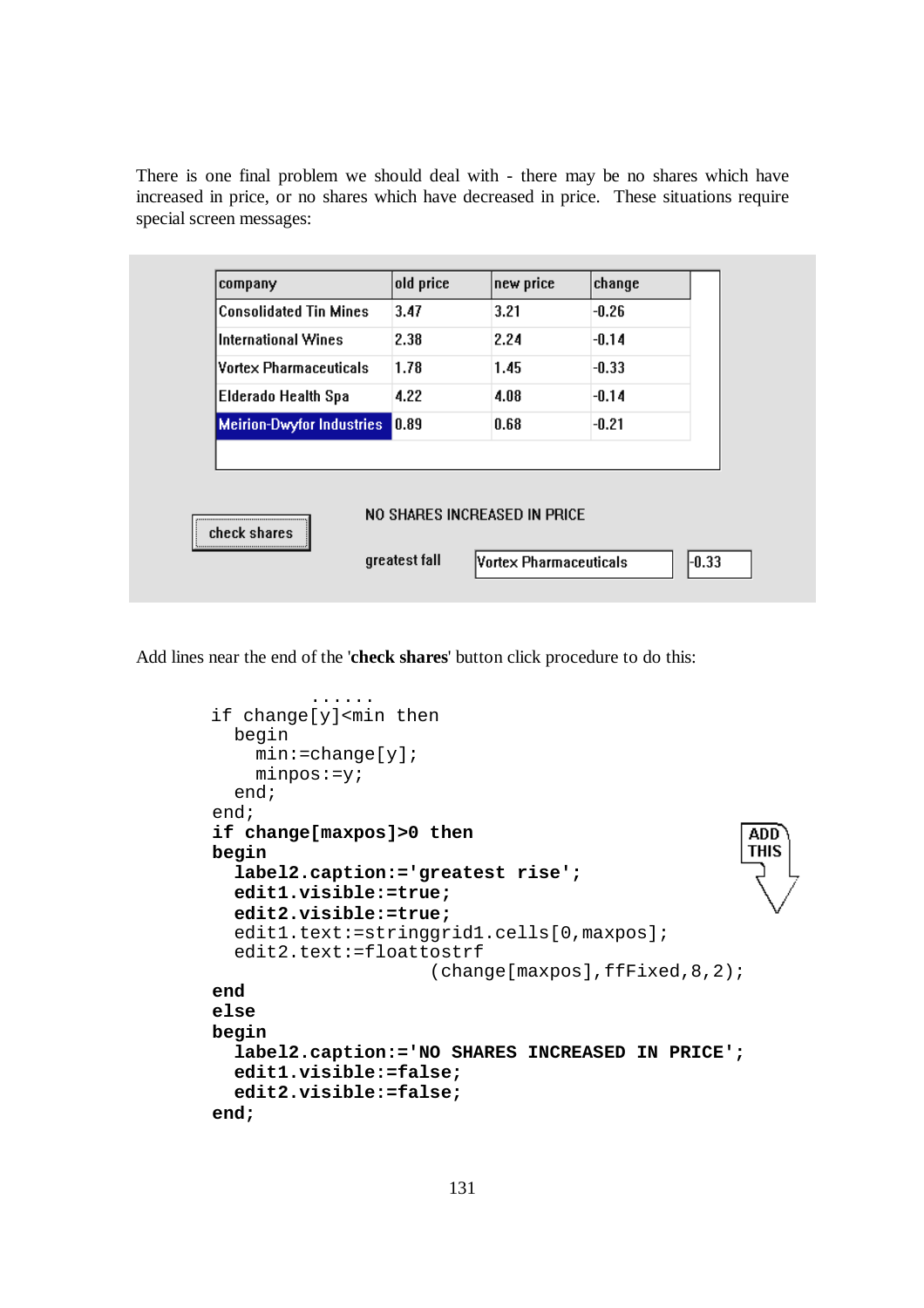```
ADD
   if change[minpos]<0 then 
                                                        THIS
   begin 
     label3.caption:='greatest fall'; 
     edit3.visible:=true; 
     edit4.visible:=true; 
    edit3.text:=stringgrid1.cells[0,minpos];
     edit4.text:=floattostrf 
                             (change[minpos],ffFixed,8,2); 
   end 
   else 
   begin 
     label3.caption:='NO SHARES FELL IN PRICE'; 
     edit3.visible:=false; 
     edit4.visible:=false; 
   end; 
end;
```
The sections we have added contain IF..THEN..ELSE.. conditional blocks. The first of these checks whether any change in share price is greater than zero:

if change[maxpos]>0 then **{ IF there has been an increase in share price}**  begin  **{ display details of the company shares with maximum price increase}**  end else begin **{ give a message that no shares have increased in price}**  end;

To display the message about no increase in share price we use the line:

#### **label3.caption:='NO SHARES FELL IN PRICE';**

to change the label text at the bottom of the screen, and the lines:

 **edit3.visible:=false; edit4.visible:=false;** 

to turn off the edit boxes where the company name and share price would have been displayed.

Compile and test the completed program with a variety of share prices. Check the cases where all shares rise in price, and where all shares fall in price, as well as a combination of prices rising and falling.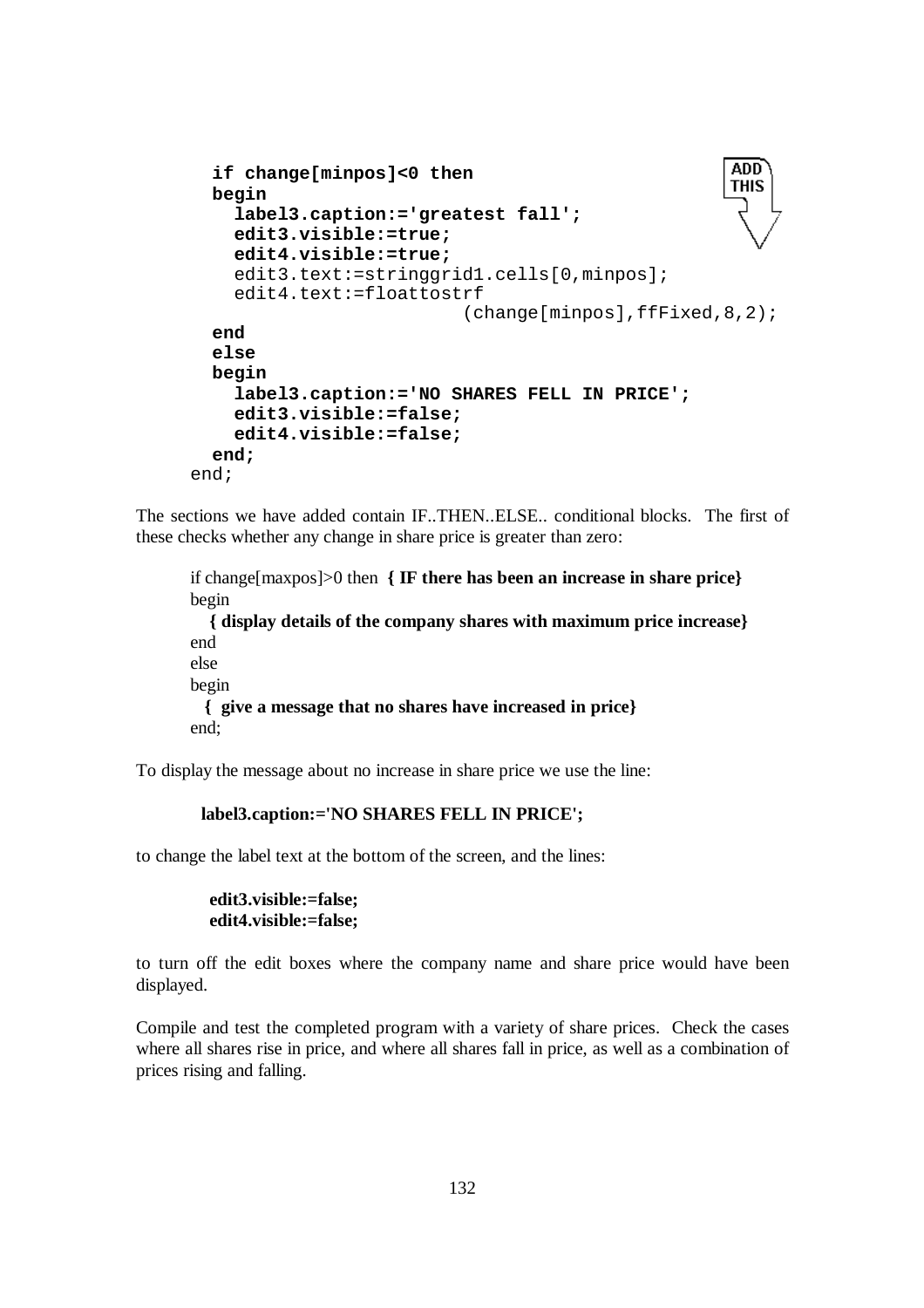### Block analysis

A very useful technique to show the structure of a complicated piece of program is **block analysis**. Boxes are drawn around each *procedure*, *loop* and *conditional* (if..then..else..) block in the program. As an example, this is done for the Button Click event handler:

|                                                                                                                  | loop        |
|------------------------------------------------------------------------------------------------------------------|-------------|
| begin<br>$change[y] := new[y] - old[y]$ ;<br>$stringgrid1.cells[3,y]:=$<br>floattostrf(charge[y],ffFixed,8,2);   |             |
| end;                                                                                                             |             |
| $max:=change[1]$<br>$min:=change[1]$<br>$maxpos := 1;$<br>$minpos := 1;$                                         |             |
| for $y:=2$ to 5 do                                                                                               | loop        |
| begin<br>if change[y]>max then<br>begin<br>$max:=change[y]$                                                      | conditional |
| $maxpos := y;$<br>end;                                                                                           |             |
| if change[y] <min then<br="">begin<br/><math>min:=change[y]</math>;<br/><math>minpos := y;</math><br/>end;</min> | conditional |
|                                                                                                                  |             |

Notes can then be added to explain the purpose of each of the procedures, loops and conditionals which you have identified. This type of documentation would be very useful for a programmer who needed to modify the program at a later date.